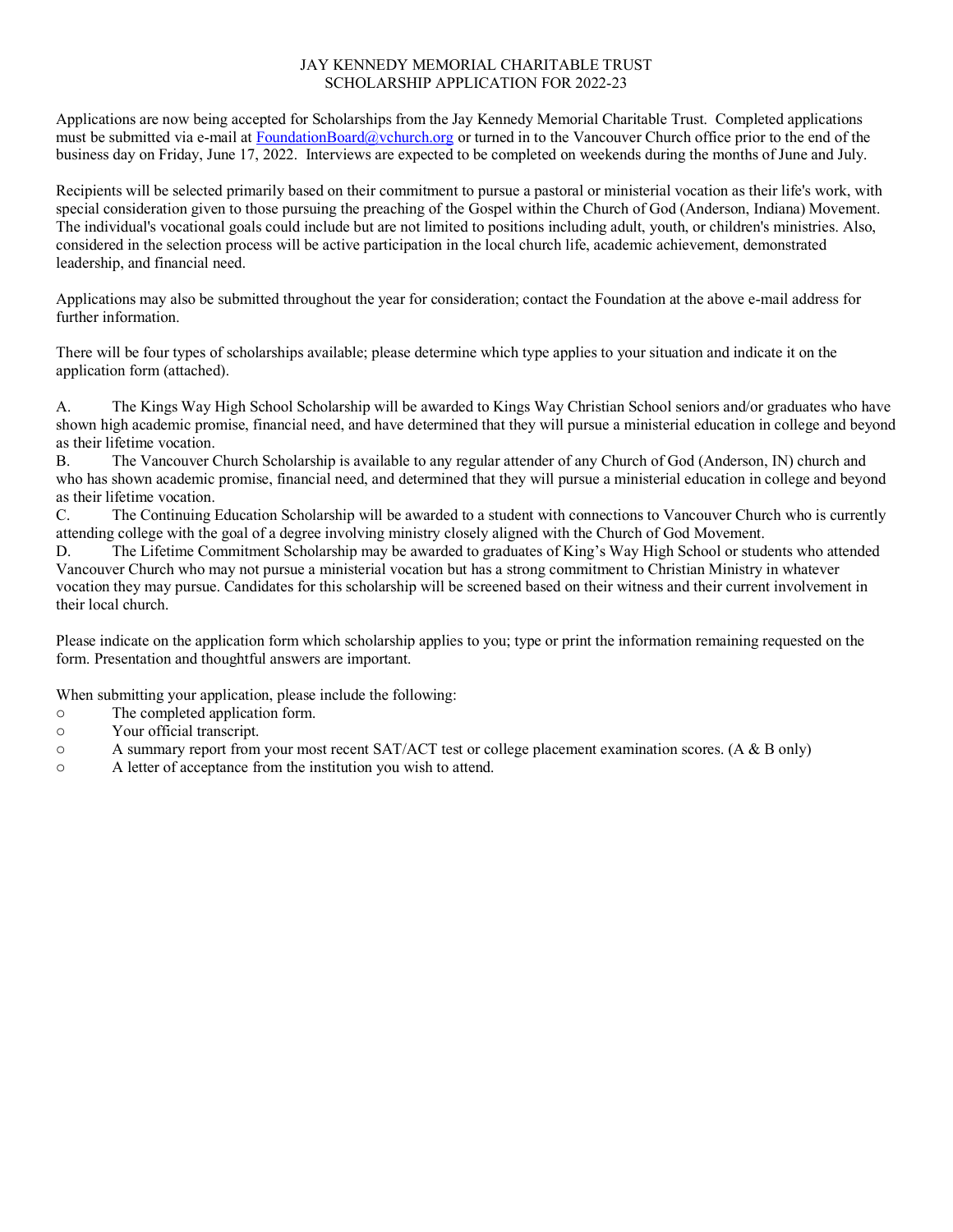## 2022 JAY KENNEDY MEMORIAL CHARITABLE TRUST SCHOLARSHIP APPLICATION

| Type of Scholarship Requested (please circle): A                                 | $\bf{B}$<br>C                                     | D |  |
|----------------------------------------------------------------------------------|---------------------------------------------------|---|--|
| <b>Personal Information:</b>                                                     |                                                   |   |  |
|                                                                                  |                                                   |   |  |
|                                                                                  |                                                   |   |  |
| City, State, Zip:                                                                |                                                   |   |  |
| Phone $\#s$ :                                                                    |                                                   |   |  |
|                                                                                  |                                                   |   |  |
| Name and Address of College Financial Office: __________________________________ |                                                   |   |  |
|                                                                                  |                                                   |   |  |
|                                                                                  |                                                   |   |  |
|                                                                                  | $\frac{1}{2}$ from $\frac{1}{2}$ to $\frac{1}{2}$ |   |  |
|                                                                                  |                                                   |   |  |
|                                                                                  |                                                   |   |  |
| $from$ to $from$ to $f/cm$                                                       |                                                   |   |  |
|                                                                                  |                                                   |   |  |
| Please list the courses in which you are currently enrolled in:                  |                                                   |   |  |
|                                                                                  |                                                   |   |  |
|                                                                                  |                                                   |   |  |
|                                                                                  |                                                   |   |  |
|                                                                                  |                                                   |   |  |
|                                                                                  |                                                   |   |  |
|                                                                                  |                                                   |   |  |
|                                                                                  |                                                   |   |  |
| To which Colleges or Universities have you been accepted?                        |                                                   |   |  |

Please list any Honors, Achievements, Recognitions, or other Awards received in school or outside activities:

<u> 1989 - Johann John Harry Barbara, martin a baile an t-Alban an t-Alban an t-Alban an t-Alban an t-Alban an t-Alban an t-Alban an t-Alban an t-Alban an t-Alban an t-Alban an t-Alban an t-Alban an t-Alban an t-Alban an t-A</u>

<u> 1990 - Johann Barbara, martin a</u>

 $\bullet$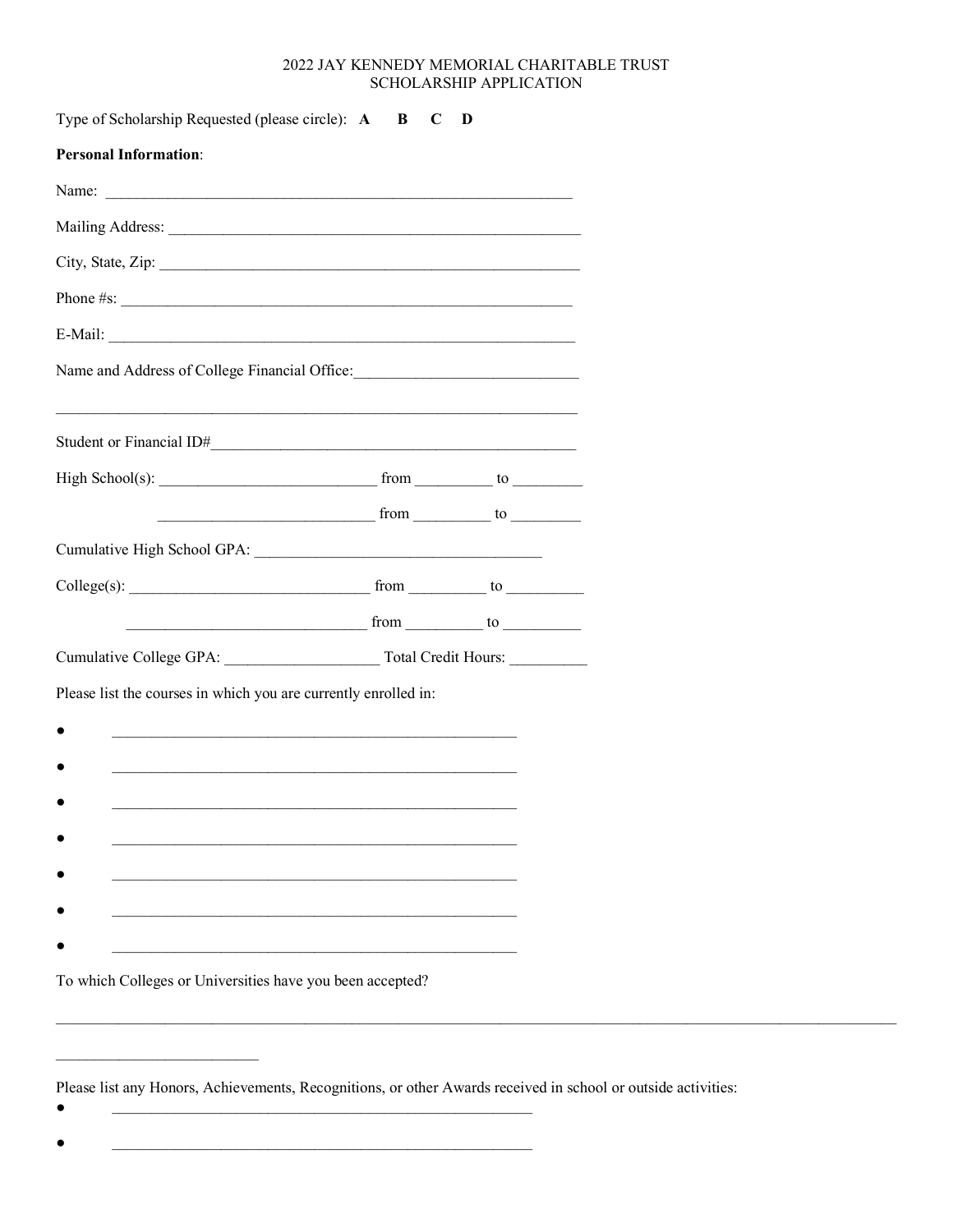| Have you served in any leadership positions in school or clubs? |
|-----------------------------------------------------------------|

Have you accepted Jesus Christ to be your personal Lord & Savior? Y or N

Have you been active in any of the church programs (such as Sunday School classes) or have you assisted in ministries of the Church (such as helping with Children's Ministries, Ushering, Church clean up Days, or any other service outreaches):

What activities have you been involved in over the last four years? How have they helped in your personal development? Will you continue to be active in them?

Please outline your planned field of study and your career aspirations:

**Financial Information:** 

 $\bullet$ 

How do you plan to finance your education?

Please list any other scholarships, grants, or other financial aid: